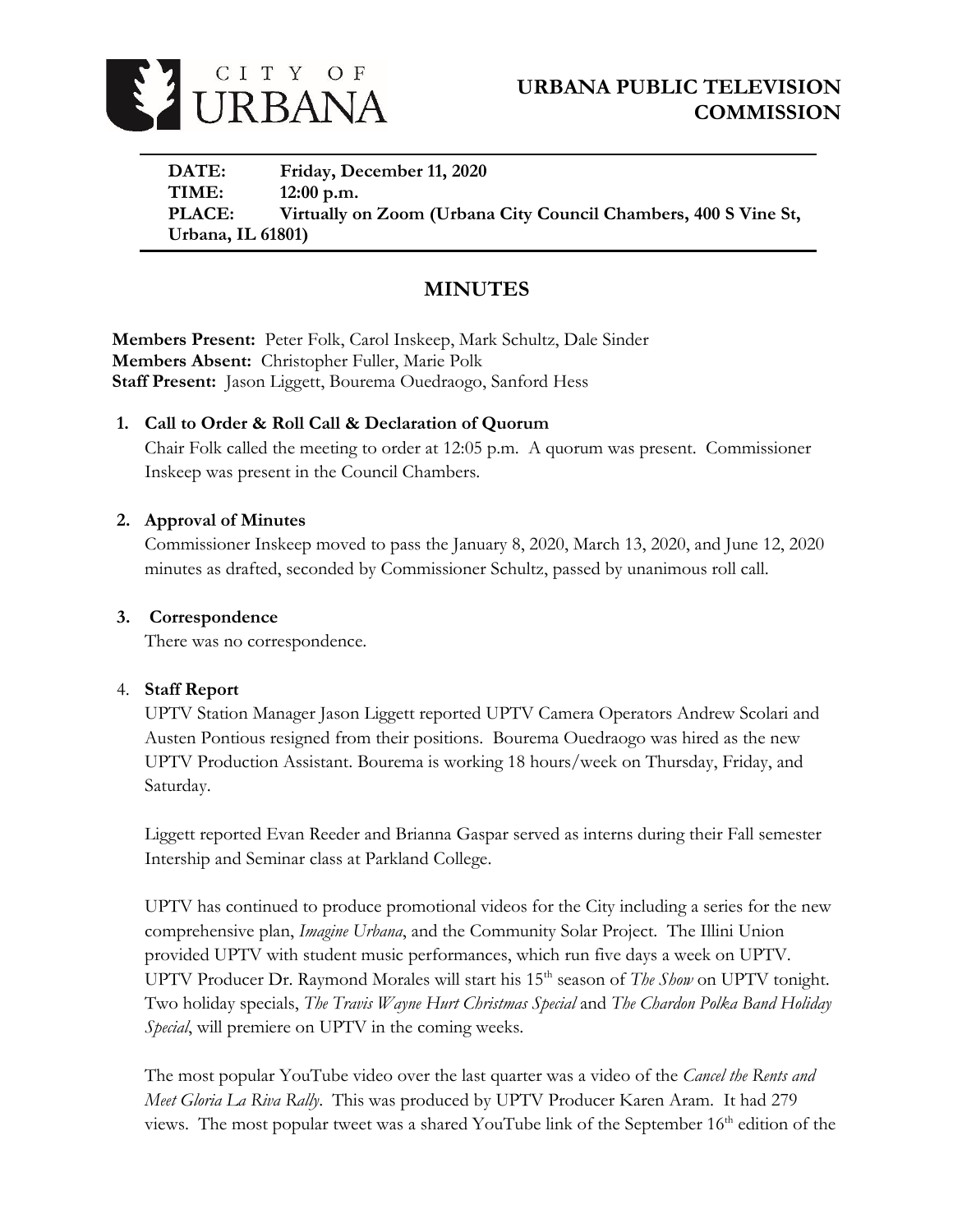weekly COVID-19 Update from Elizabeth Hess and Julie Pryde. The most popular Facebook post was a clip of the City of Urbana's Community Engagement Coordinator Lemond Peppers speaking at the Champaign County Community Coalition meeting. It reached over 1,800 people.

**5. Audience Participation** There was no audience participation

# **6. Unfinished Business**

There was no unfinished business.

### **7. New Business**

### **A. Comcast Franchise Renewal Update**

Liggett reported City staff have been working with Comcast over the last two years on the new cable franchise agreement. A final agreement has been reached and will go before the Urbana City Council on Monday, December 21, 2020. The City added specific language concerning the use of right-of-way. Comcast updated the document to reflect recent rulings from the FCC. The City retained the option to launch a fifth PEG channel for public access.

The City will receive a 0.75% PEG fee for the use of capital purchases for UPTV. This will generate an estimated \$41,000 annually at the current subscriber rate.

Commissioner Inskeep asked what implications the new franchise agreement will have on public access services. Liggett said the City plans to continue to operate public access television services for the community. The agreement gives the City the option to launch a fifth channel should an organization desire to operate public access television services for the community.

Sanford Hess commended Liggett for coordinating the franchise agreement negotiation.

### **B. Fiscal Year 2020 Annual Report**

Liggett presented the 2020 PEG Report which detailed hours of new, locally-produced videos. He noted a dip in public access productions due to the pandemic and a dramatic increase in meeting coverage hours for the month of June 2020 due to lengthy, multi-night City Council meetings.

Chair Folk praised UPTV for their meeting coverage as he knows there is more demand since the pandemic has limited in-person meetings. He asked if UPTV was able to access viewership information. Liggett reported UPTV does not receive Nielsen ratings as a commercial station does, but can look at viewers on YouTube and Livestream. Chair Folk expressed interest in meetings other than the City Council and Board of Education being available on YouTube for viewer statistics.

### **8. Commissioner's Comments**

Commissioner Inskeep expressed her appreciation of UPTV's coverage of City Council and Board and Commission meetings. It is a vital public service. Liggett recognized former UPTV Camera Operator Austen Pontious, as he was the one running the show for UPTV for most of the lengthy meetings.